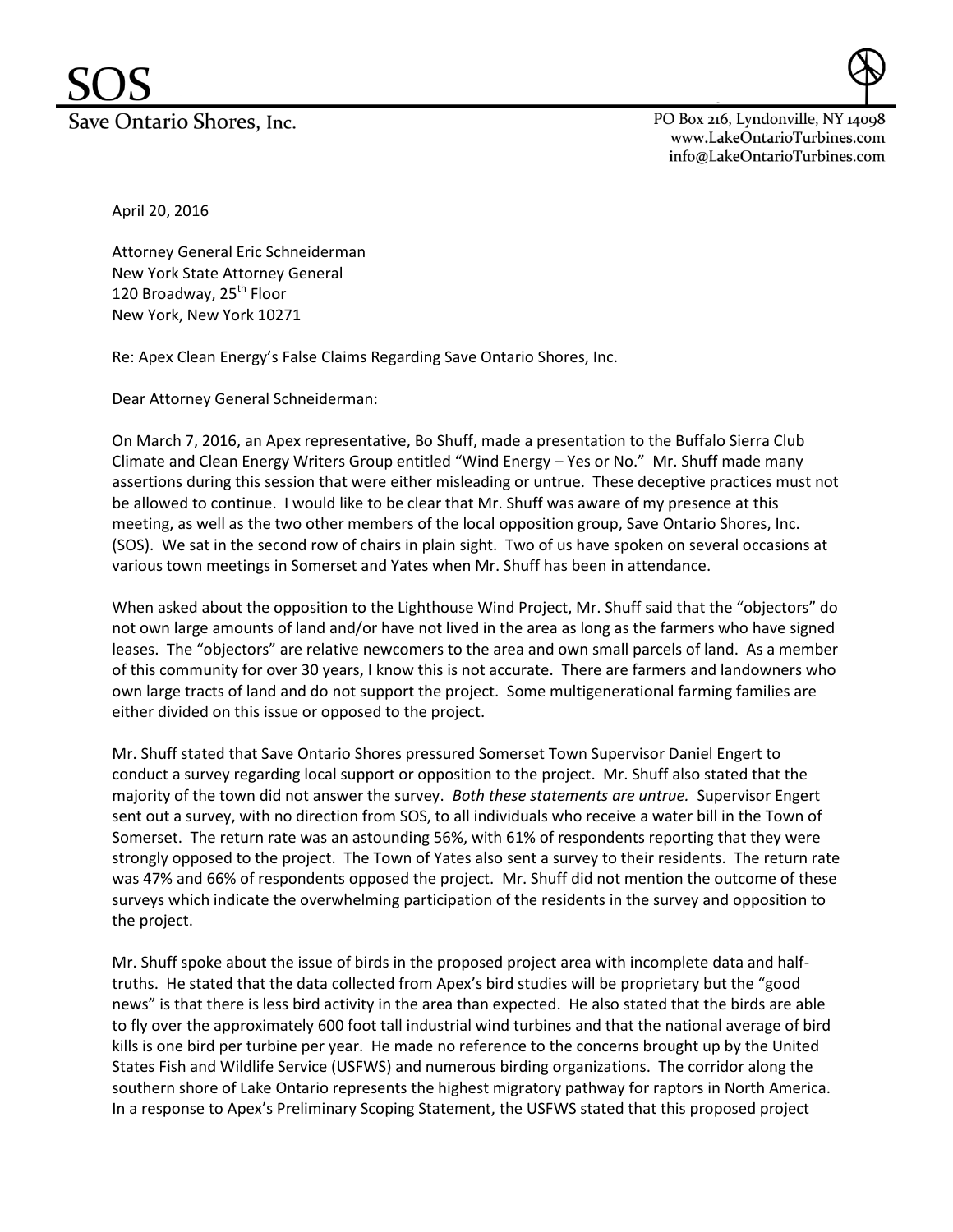would have a severe impact on birds and bats living in or passing through the area. A multiple year stopover study supports local concerns and USFWS statements that birds do not fly over this area in migration season but instead land and takeoff.

The portion of Mr. Shuff's presentation which addressed the origins of Save Ontario Shores was shocking. He claimed that our group is not an independent group but part of a larger national anti-wind effort that involves 23 groups, all with similar websites and Facebook pages. He stated that SOS is comprised of "migratory people" who move from place to place to battle wind projects. Mr. Shuff also claimed that the group offers no alternatives to this project and as a whole is opposed to renewable energy. He also claimed that SOS is supported by people "whose name begins with K and ends in h" who have more money than Apex has to fight this "unfair battle." As the president of SOS, I know all of these claims to be false.

Apex is a corporation with paid employees working on this project. According to an Apex employee speaking at a Somerset Town Board meeting on April 13, 2016, they first attended a town board meeting in November of 2013. It is false and completely unacceptable to claim that Save Ontario Shores, with its group of local, dedicated volunteers has more money than Apex, a Virginia based privately held corporation. SOS originated in December 2014, when a few people first heard of this industrial wind project. The group is a self-funded, independent grassroots organization comprised of local residents and property owners. Some of our members have been in the area for generations, others have come more recently. SOS's ongoing goal is to inform the public of the economic, environmental, health, and safety issues that result from improperly sited industrial wind turbines. The group is made up of people of all ages, political affiliations, careers and backgrounds who are not as a whole opposed to renewable energy. We are not funded by the Koch brothers or anyone else whose name starts with "K and ends in h." Save Ontario Shores has solicited contributions from the residents of the Towns of Somerset and Yates and from others who have direct connections to the area.

Attorney General Schneiderman, there are growing concerns among local residents about the tactics that Apex Clean Energy is using in their attempts to sway public opinion and their use of false information about this project and false information regarding the dedicated New York State residents who are raising their voices against it. Residents face of an array of legislative barriers in the Article 10 process including insufficient funding, corporate managed studies, lack of access to information and technological and procedural hoops that make it difficult to participate. Additionally, they have almost no actual authority to approve or disapprove of the project. These residents should not have to endure rumors and falsehoods that assault their integrity and dedication to the wellbeing of their towns and indeed to the State of New York. Save Ontario Shores supports the Town of Somerset's request for immediate and thorough investigation into the practices of Apex Clean Energy.

Thank you for your time. Please do not hesitate to contact me should you need any further information.

Best regards,

Pamela Atwater, President Save Ontario Shores, Inc. pamatw155@gmail.com